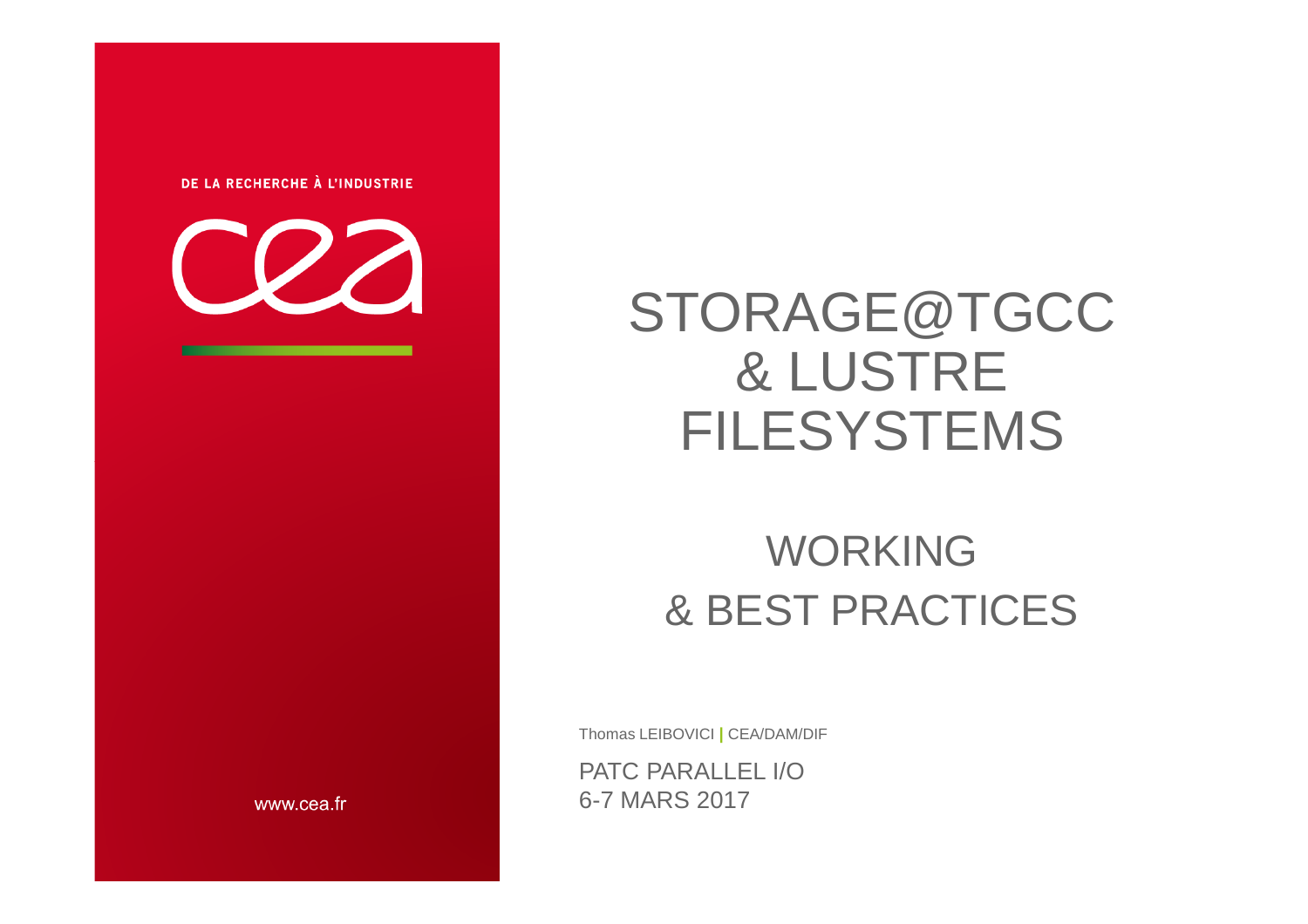

TGCC storage architecture

TGCC storage workspaces

Lustre parallel file system

Hierarchical Storage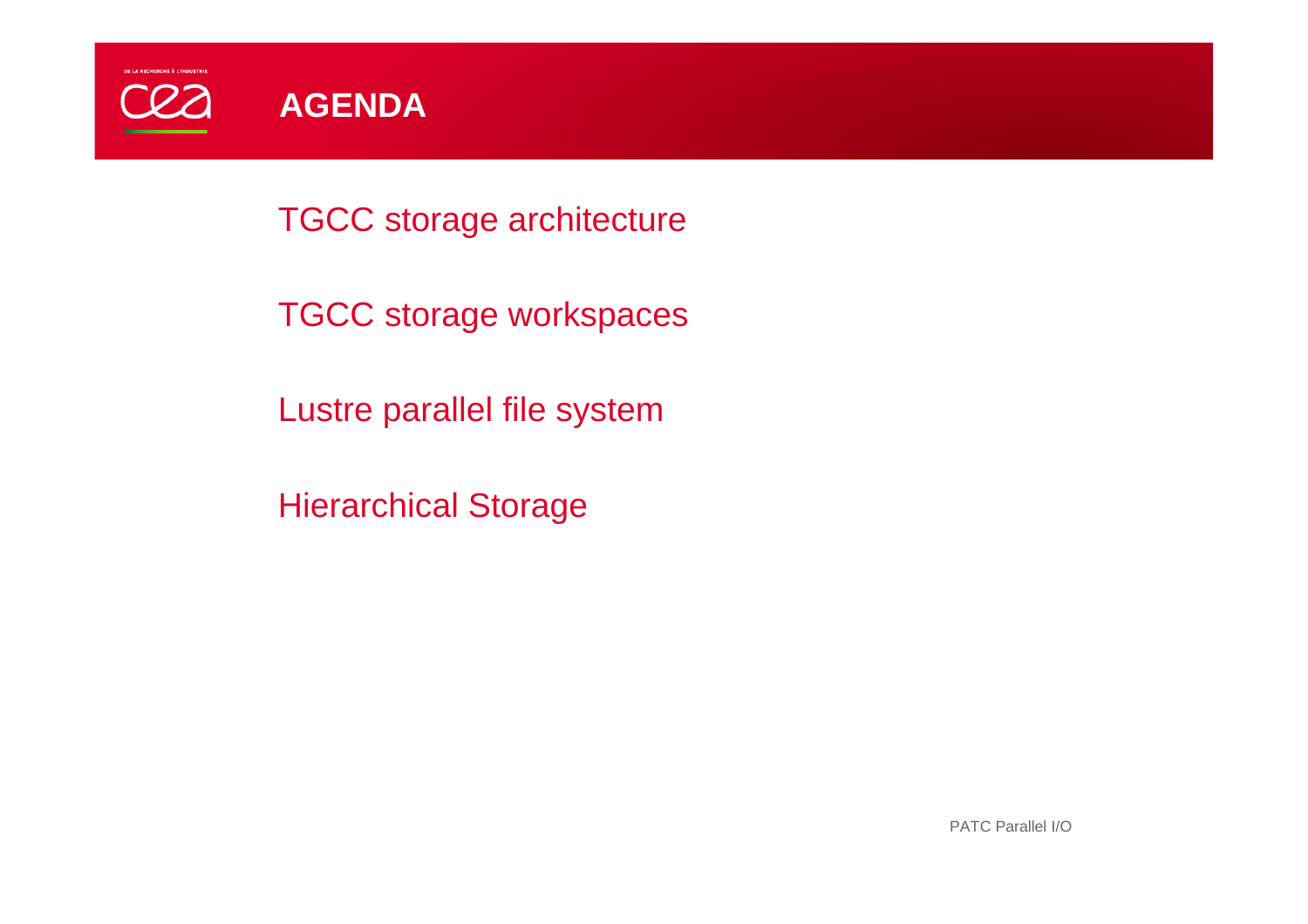## **COZ**

#### **TGCC ARCHITECTURE**

#### **GL-TGCC**

- Fast access to data,
- Gateway to files
- post-processing

### **ST-TGCC**

- Long term storage m.
- Keeps simulation results ш

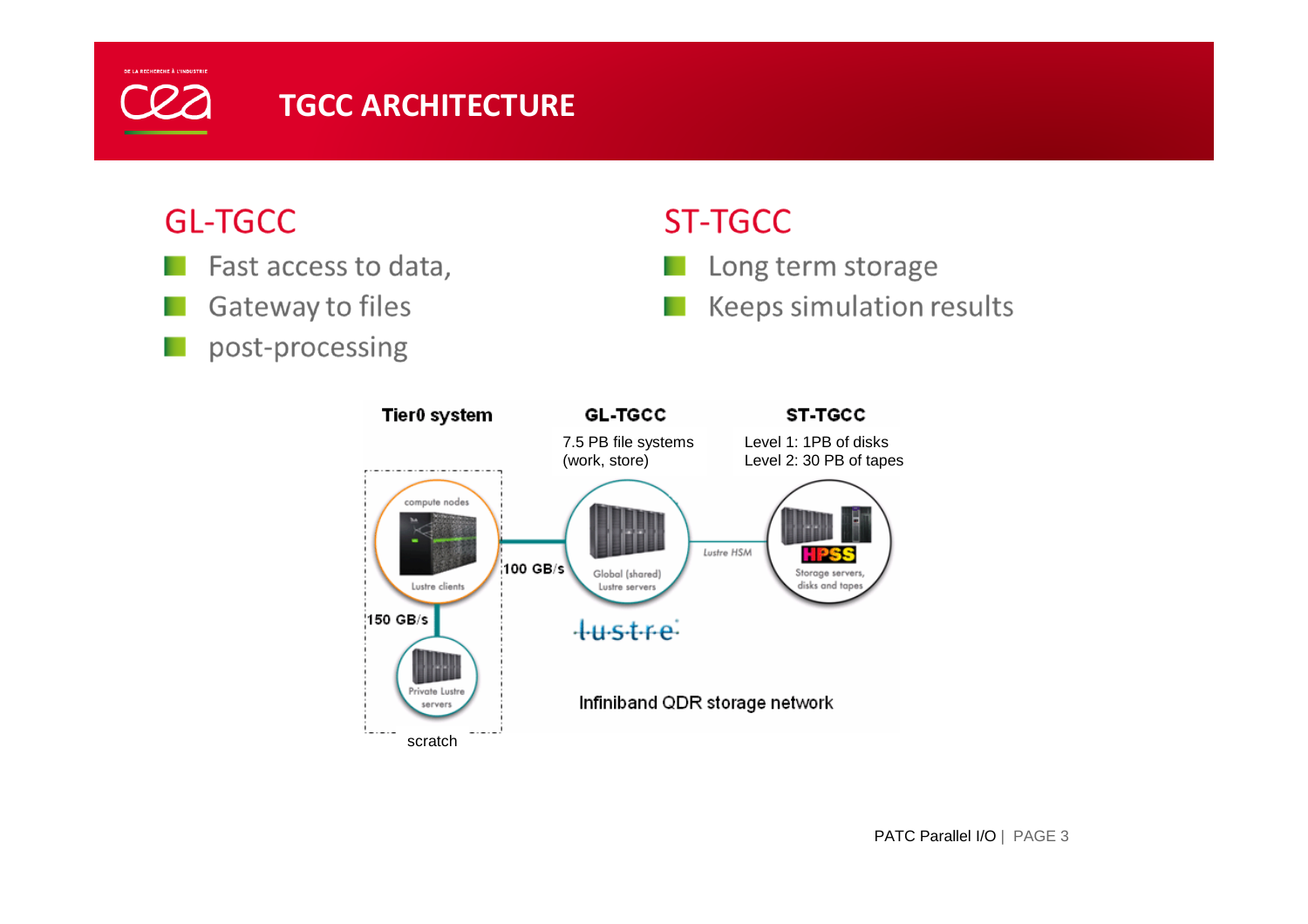### **LUSTRE FILE SYSTEMS @ TGCC (1/2)**

#### *scratch*

- Workspace for temporary data
- Mount point: /ccc/scratch (\$CCCSCRATCHDIR)
- Unused files deleted after 40 days
- **Designed for throughput and performance**

#### *store*

- Long term storage: should be used to store final results
- Connected to a HSM (see later slides) for bigger capacity
- Recommended file size : 1GB-100GB
- Quotas : 100k inodes per user, no quota on volume
- Automated migration and staging with the HSM (see later slides)
- Mount point: /ccc/store (\$CCCSTOREDIR)
- **Designed for data capacity**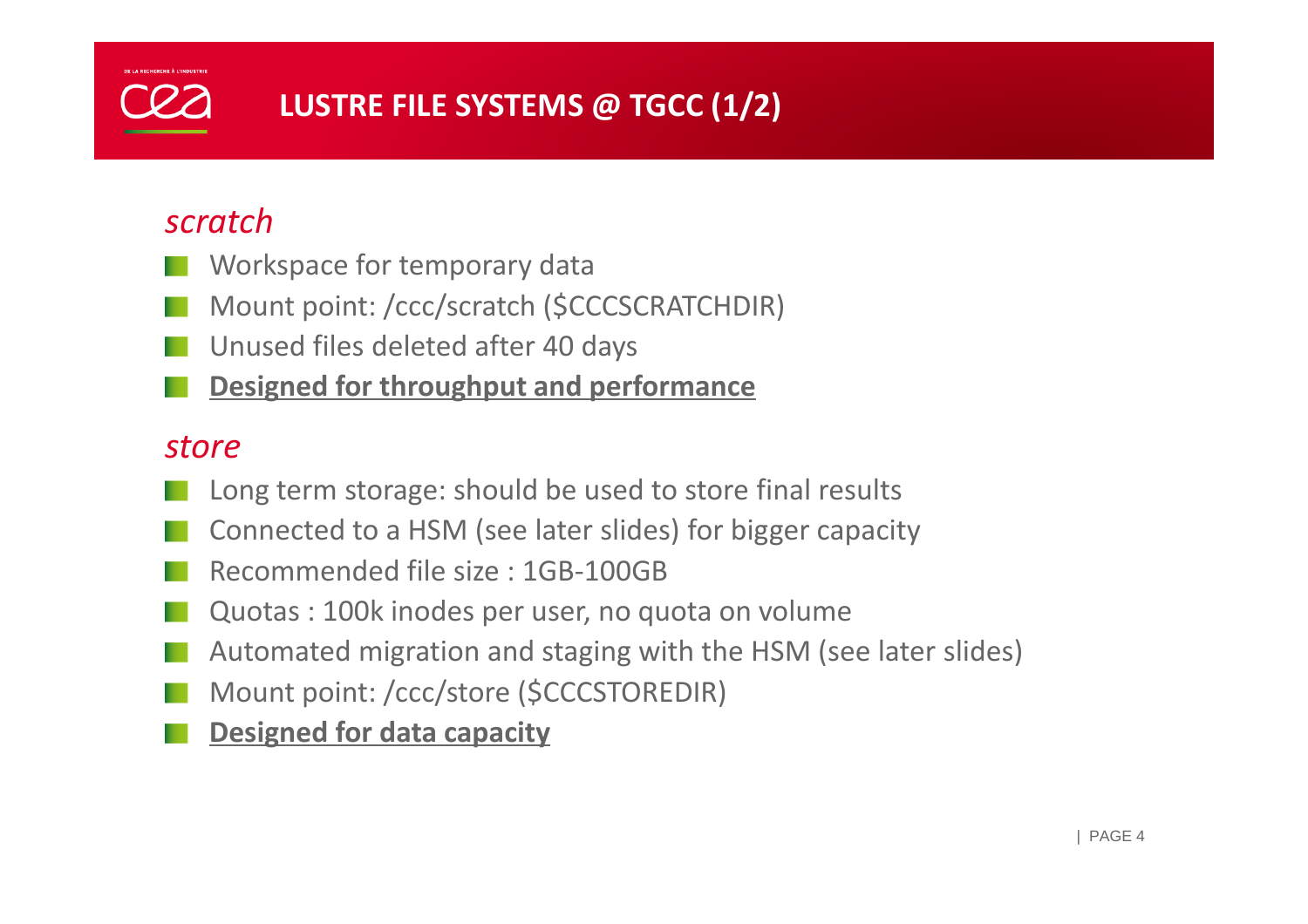### **LUSTRE FILE SYSTEMS @ TGCC (2/2)**

#### *work*

- Permanent workspace (no purge)
- Accessible from all compute clusters
- Quotas : 1TB, 500k inodes per user
- Mount point: /ccc/work (\$CCCWORKDIR)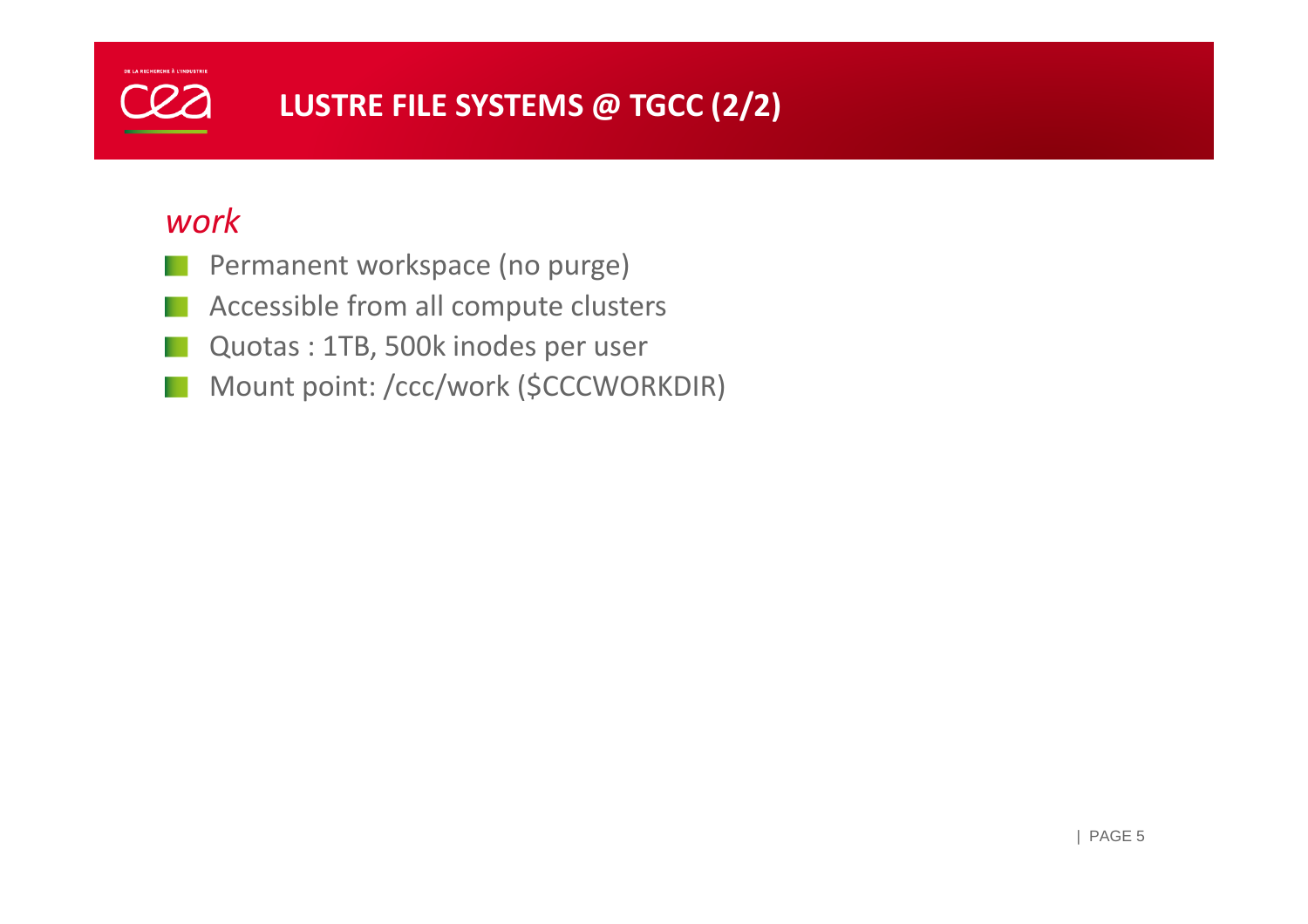#### **LUSTRE PARALLEL FILE SYSTEM**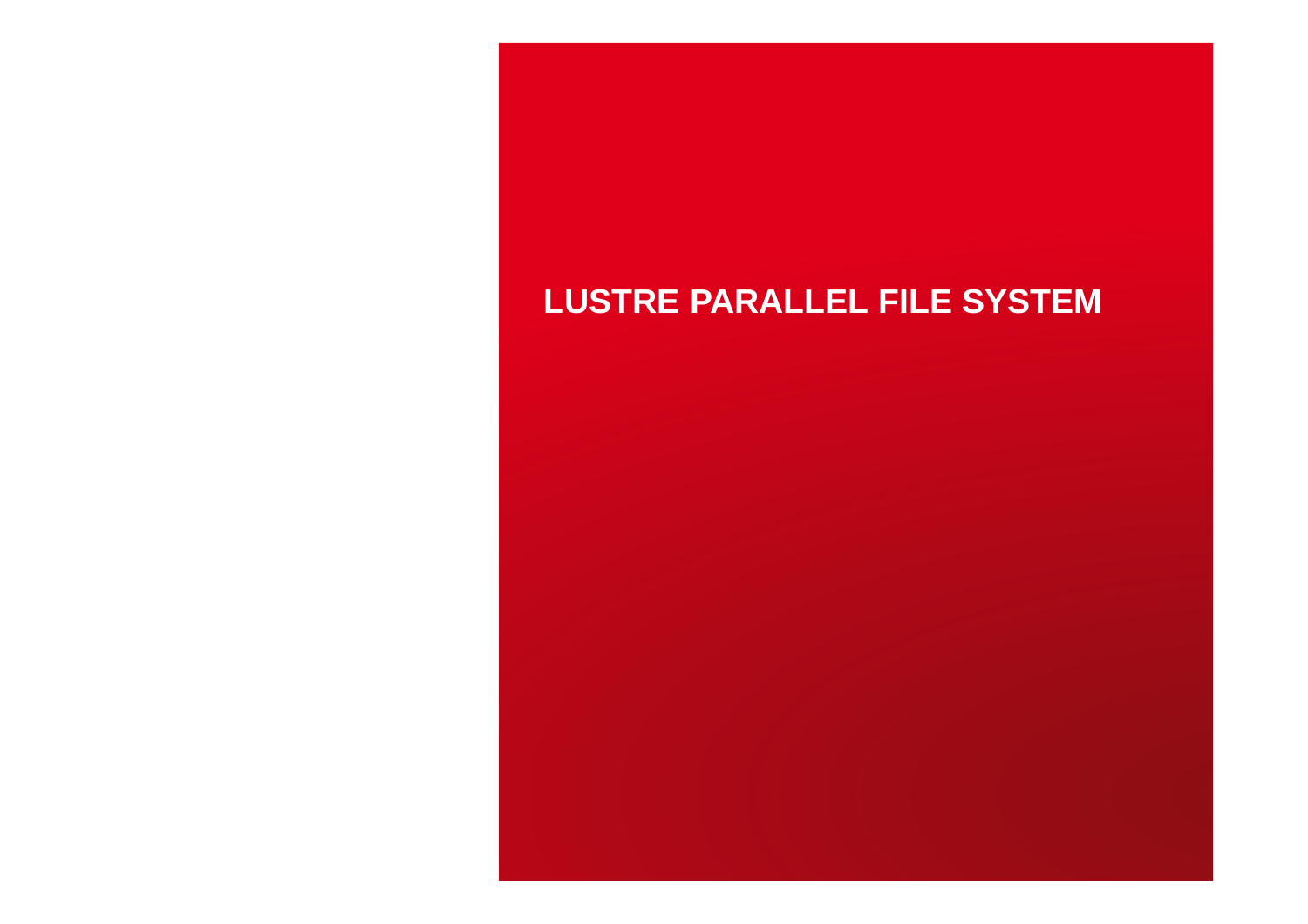

#### **FROM LOCAL FILESYSTEMS … TO PARALLEL FILESYSTEMS**





**File server**1 server, N clients

Example:Login home

Interests: sharing, access from anyworkstation



**Parallel file system**M servers, N clients

Example:scratch of supercomputer

Interests: scalability, performance,fault tolerance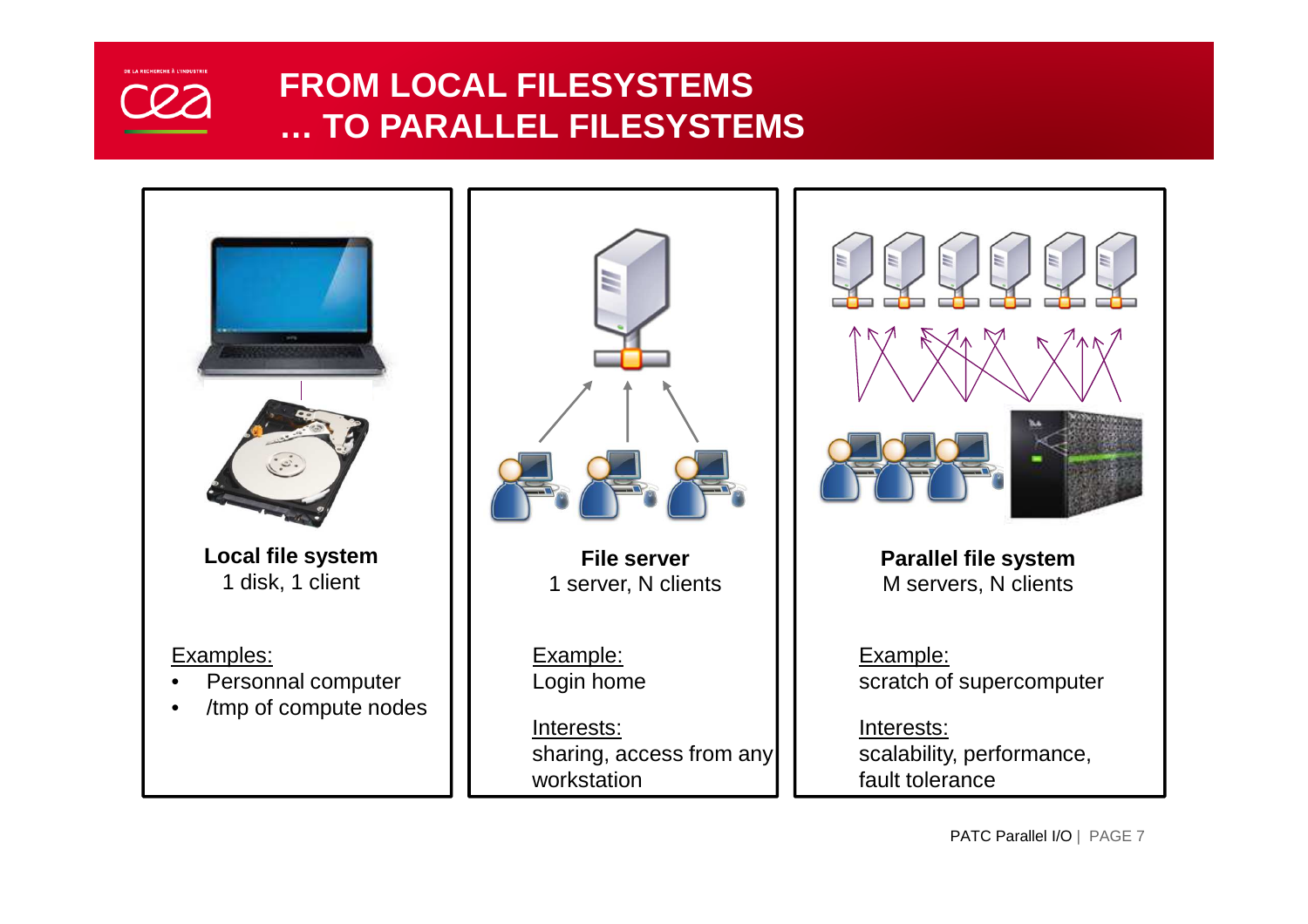

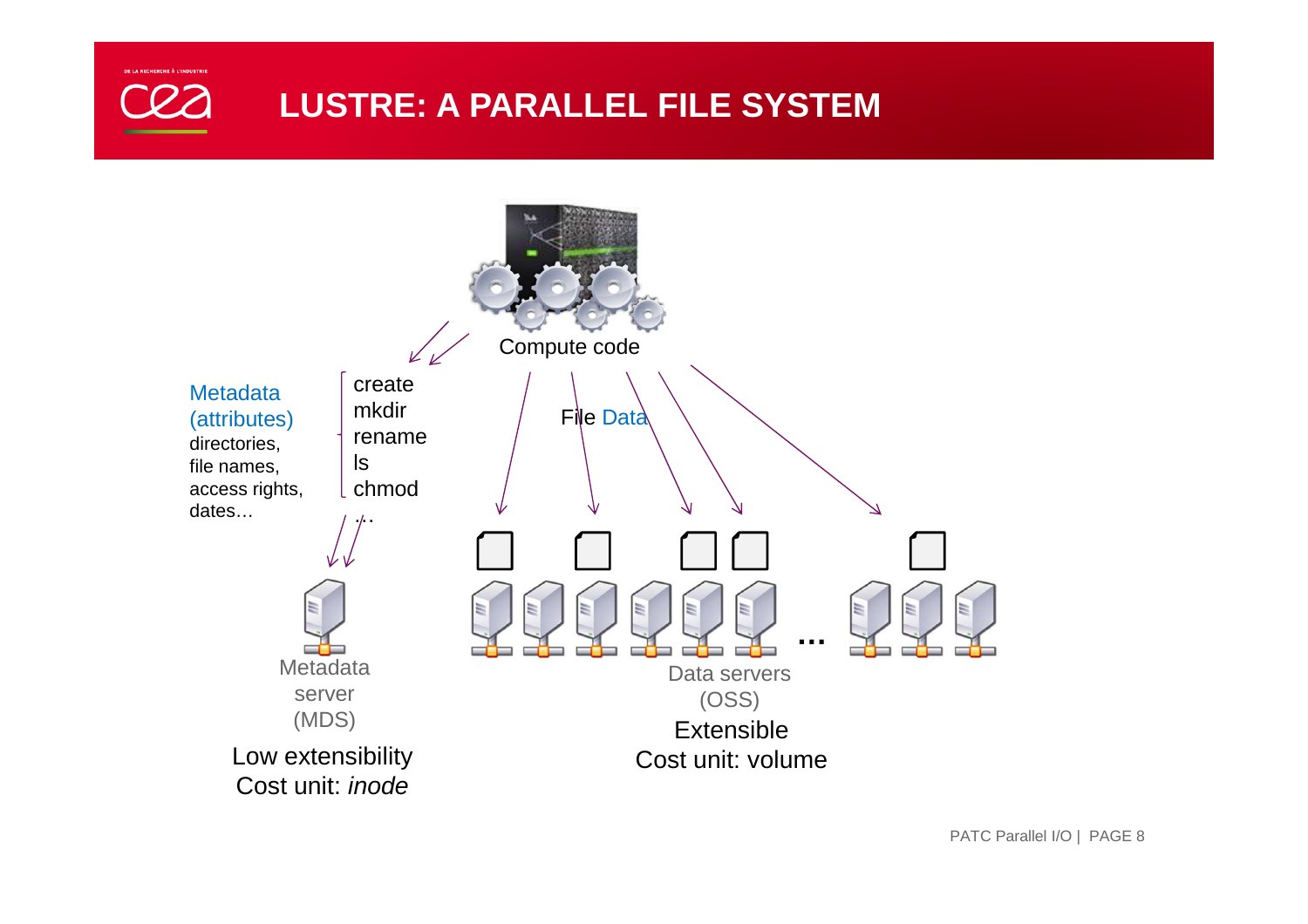

#### Hardware redundancy of Lustre filesystems



PATC Parallel I/O | PAGE 9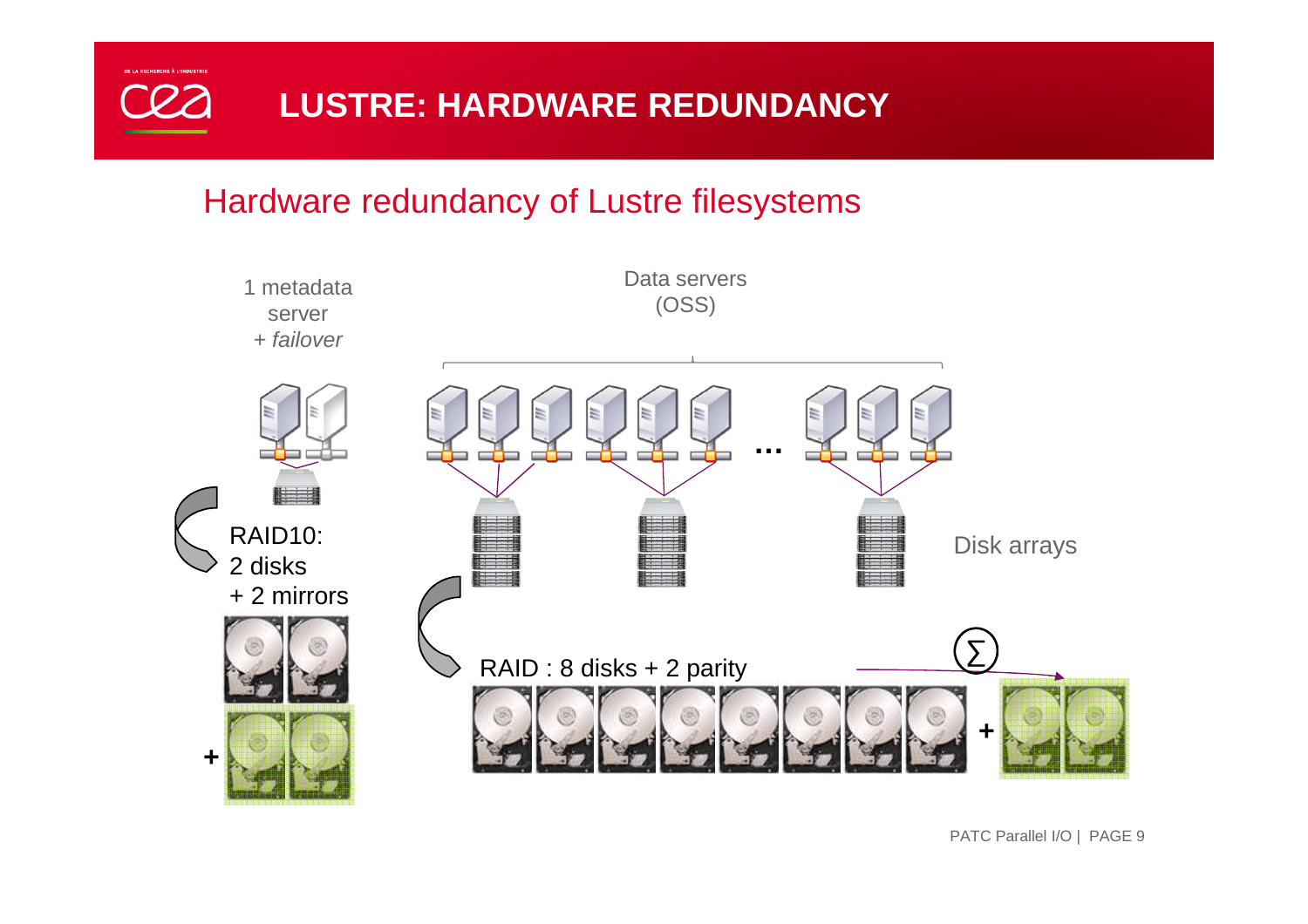

#### What is striping?

To increase data throughput Lustre can paralellize file storage on several servers



**Stripe count = 1 Stripe count = 2**

**Stripe count = N**

Data is distributed across servers as blocks of « **stripe size** »

Example: stripe\_count=4stripe\_size=1MB

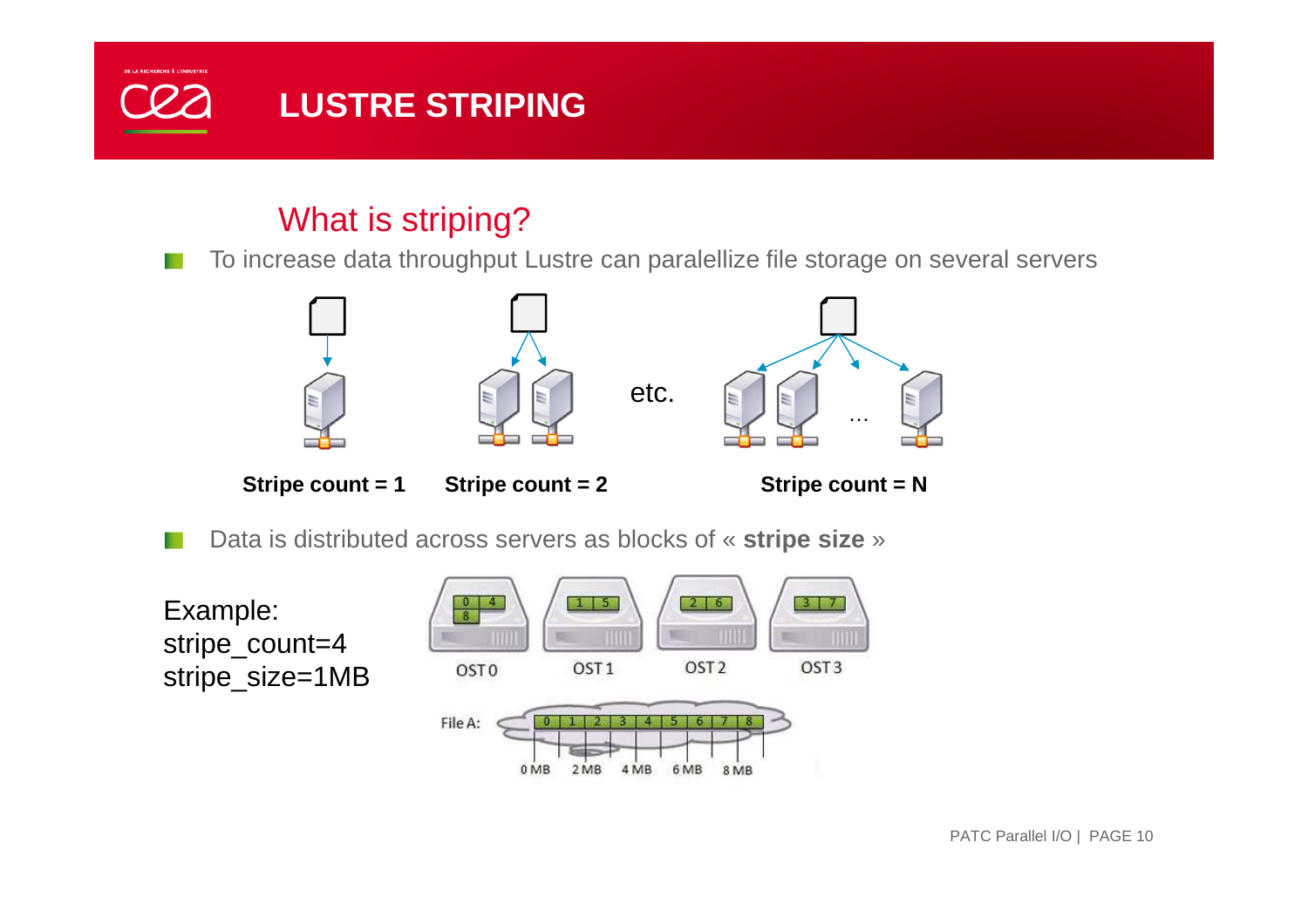## **STRIPING: RECOMMENDATIONS**

#### What striping should be set?

- Striping > 1 induces extra costs (N servers to communicate with) but results in an increased bandwidth
	- **Useless** for small files (< a few MB)
	- **Worthwhile** for bigger files (~ Gigabyte-sized)
		- If accessed from a single client: stripe count  $= 2$  is enough to get the max throughput
		- Increase stripe count if many clients write large volumes of data to the same file

- As much as possible, align writes with stripe\_size

**Mandatory** for huge files (x100 GB): avoid having more than 500GB / server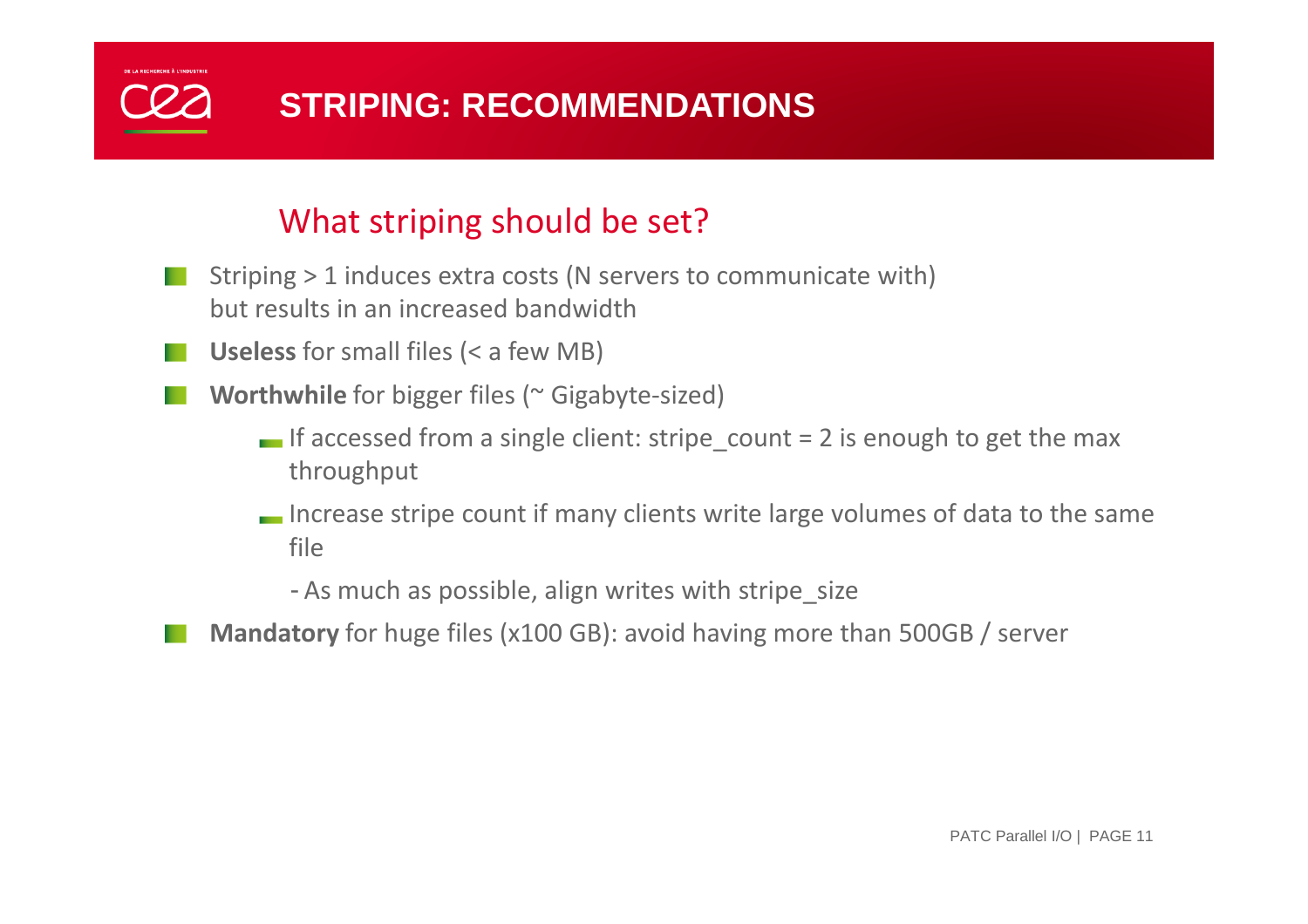

#### How to set stripe?

Per directory

File and sub-directories inherit when they are created

- Only affects new file creation (not previously created files)
- Command:

**lfs setstripe –c <stripe\_count> <directory>**

#### Default stripe @ TGCC

1 on *scratch* and *work*

4 on *store*

4 with MPI-IO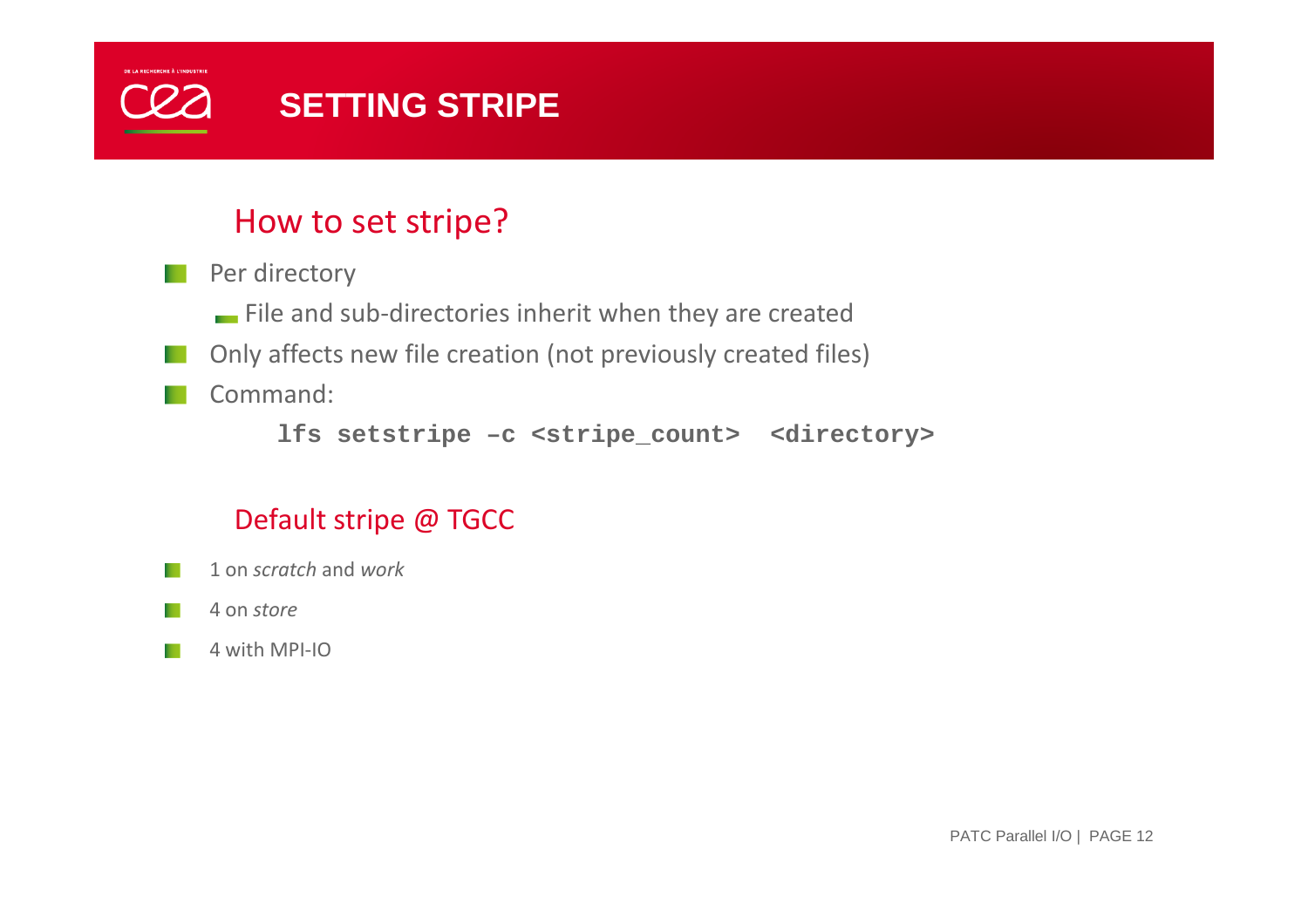## **LUSTRE: BEST PRACTICES**

#### Best practices

- Avoid using «  $|s -|$  » when «  $|s \rangle$  is enough
- Avoid having a huge number of files in a single directory (<1000)
- Avoid small files on Lustre filesystems
- Use a stripe count of 1 for directories with many small files
- Lustre filesystems are not backed up: keep critical data (e.g. source code) in your home
- Limit the number of processes writing to the same file (locking contentions)
- Avoid starting executables on Lustre (they run slower)
- Avoid repetitive open/close operations
	- $\blacksquare$  Example of wrong script:

while … do

echo 'bla' >> my\_file.out

done

Open « read-only » when only reading a file to reduce locking contentions

In Fortran, use ACTION='read' instead of the default ACTION='readwrite'

#### More details

Google « Lustre Best Practices »: some sites have good doc available online (NASA, NICS…)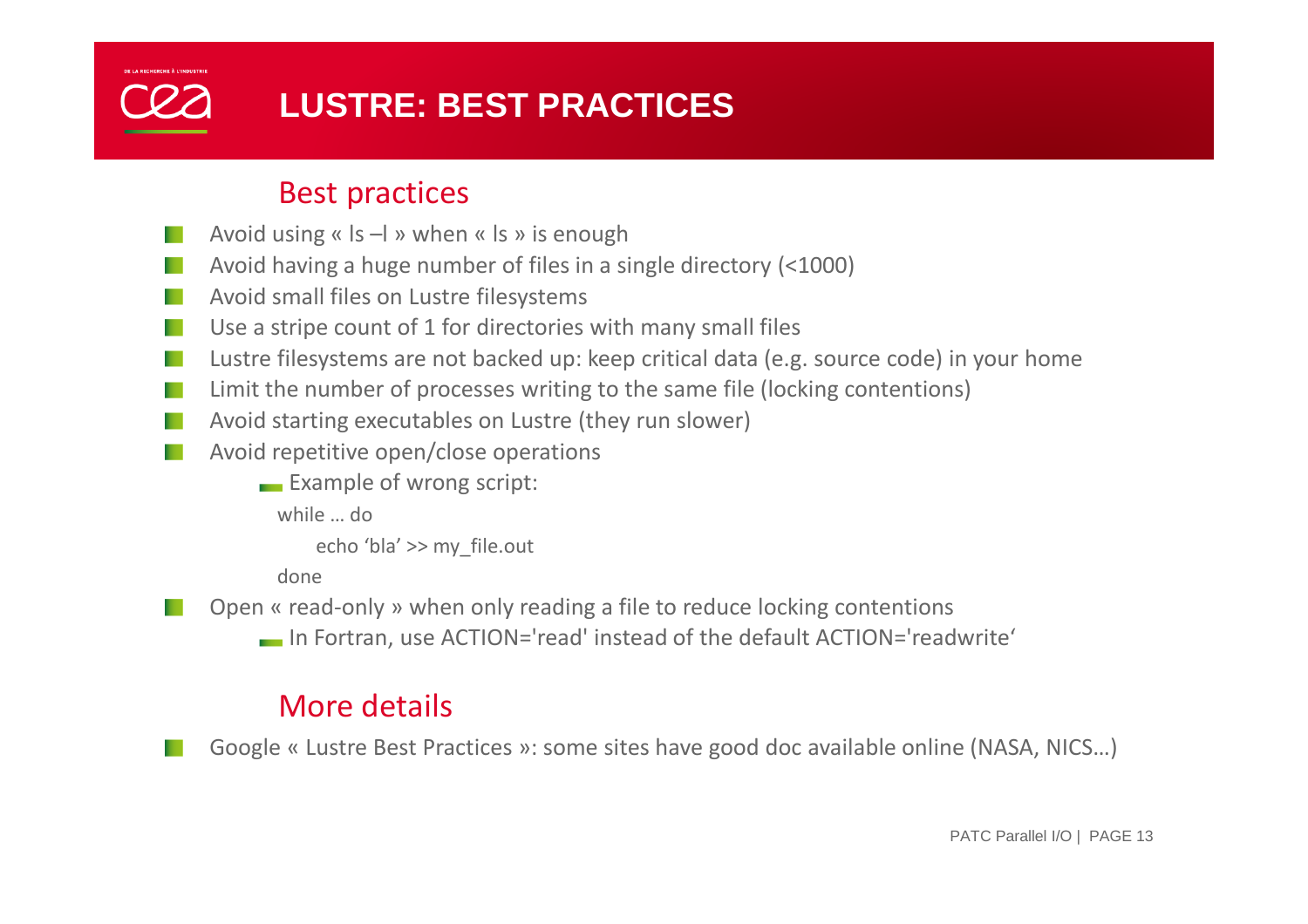#### **Store: Hierarchical Storage Management**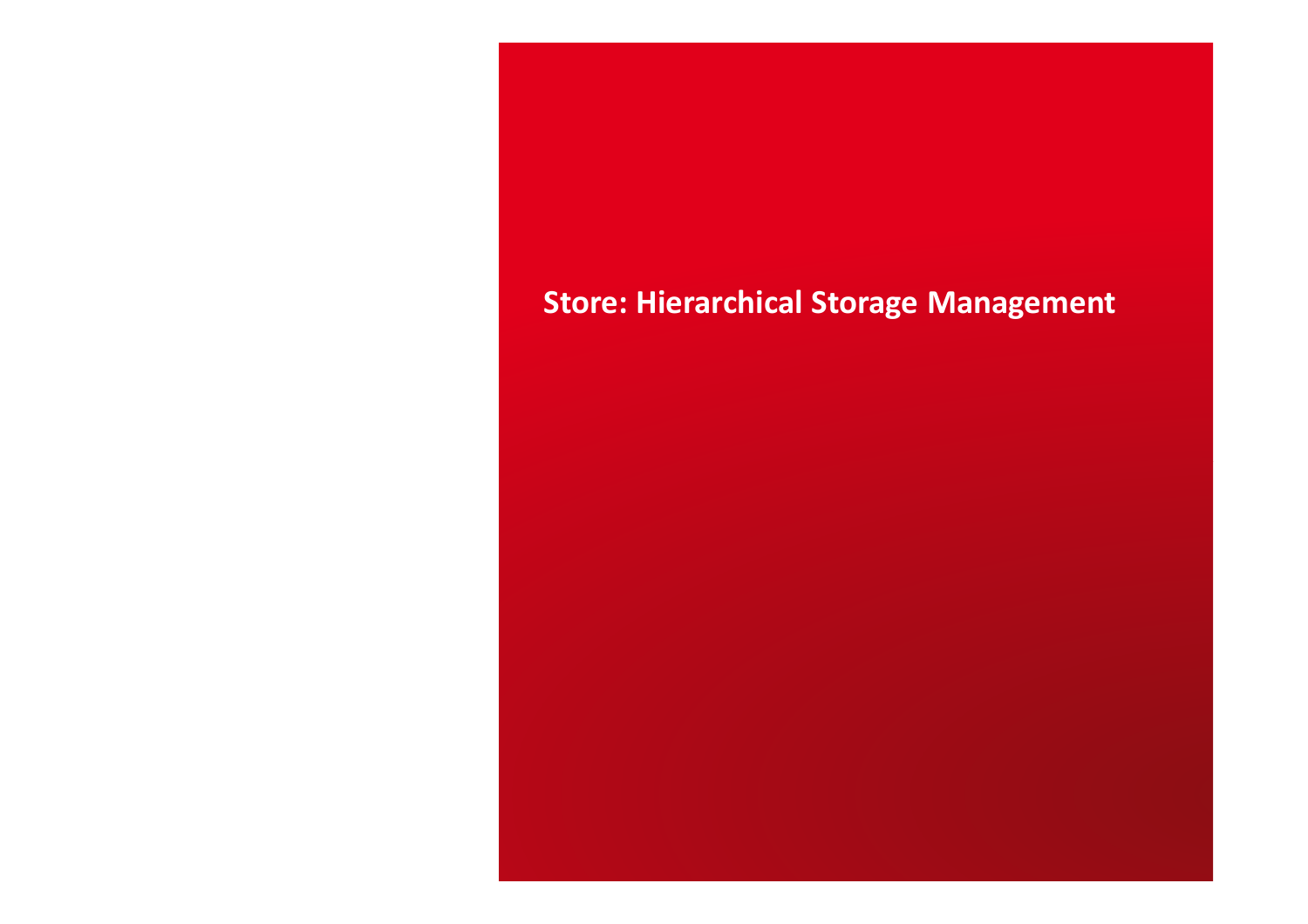

Data « sedimentation »

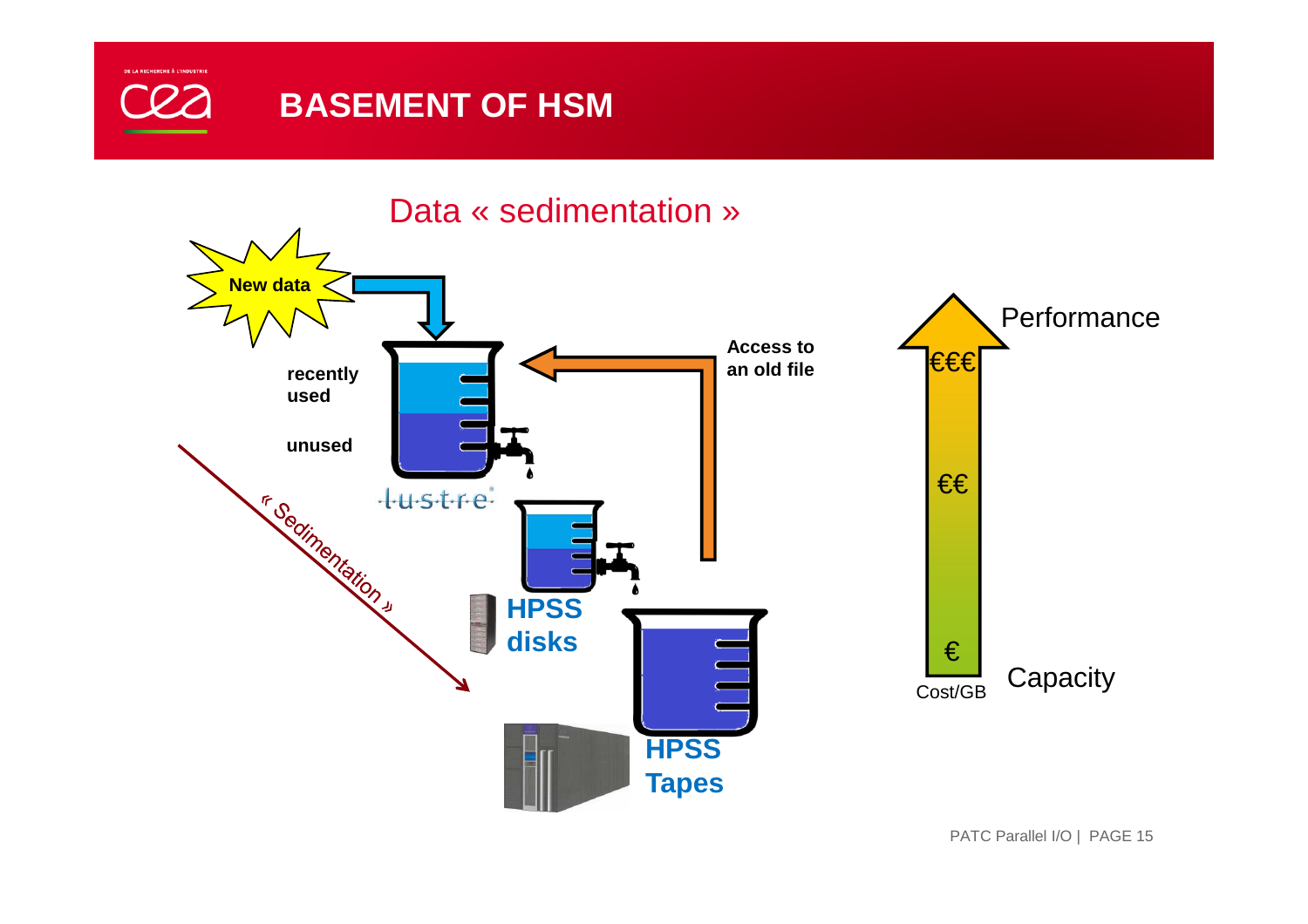

#### How HSM works

- *store* is permanently watched by a *Policy Engine* (*Robinhood*)
- Eligible files for migration are automatically stored in HPSS
	- The filesystem is saved in the HSM
	- *Possible recovery in case of crash, major hardware failure, FS been reformatted*
- Older files are
	- Still visible in *store* with their original size
	- Their contents are out of store and kept in HPSS
	- **This is fully transparent to the end-user**
	- **Space freed in store is available for new files**
- Freed files are staged back at first access
	- **Transparent to the end-user**
	- The first IO call is blocked until the stage operation is completed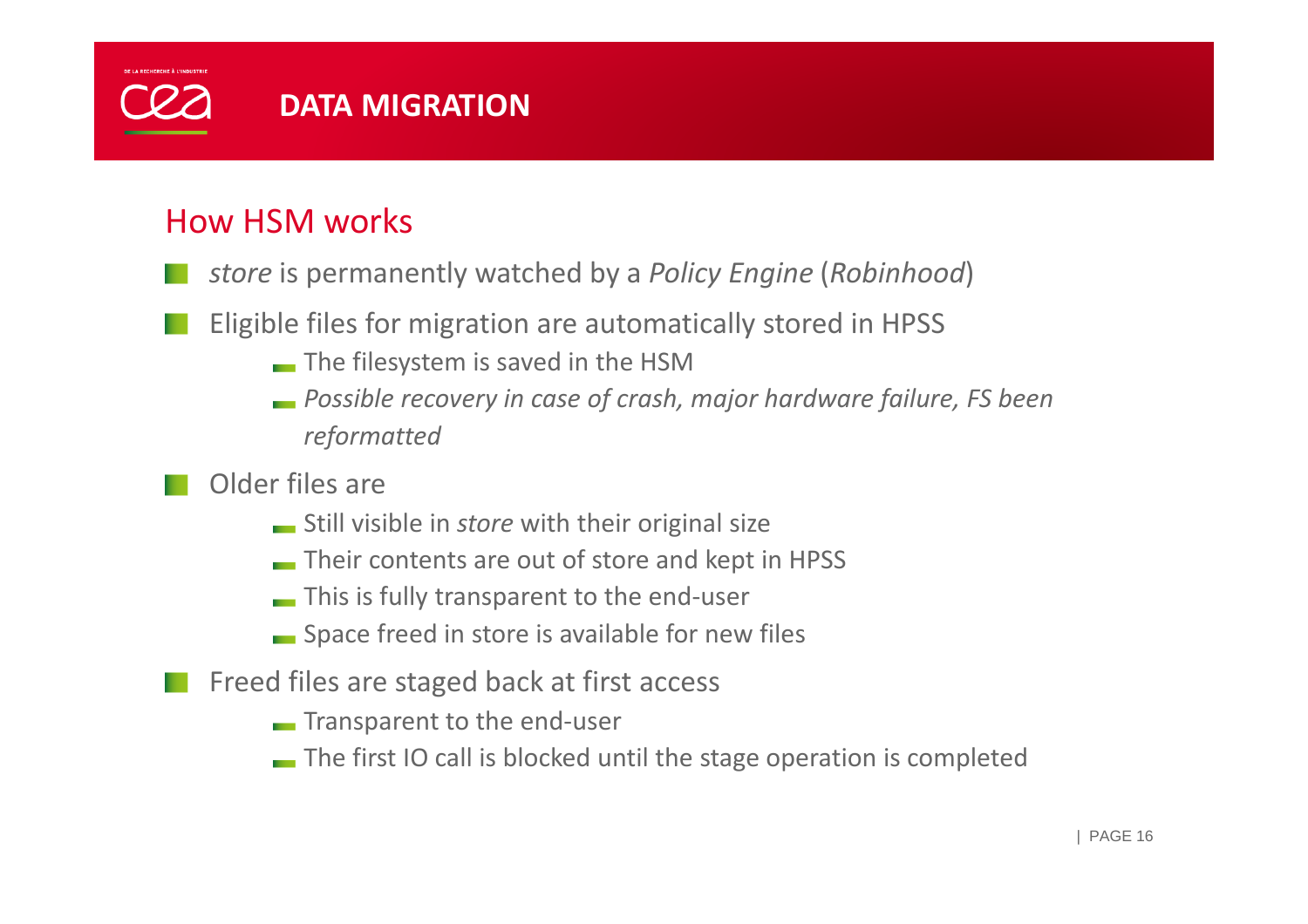

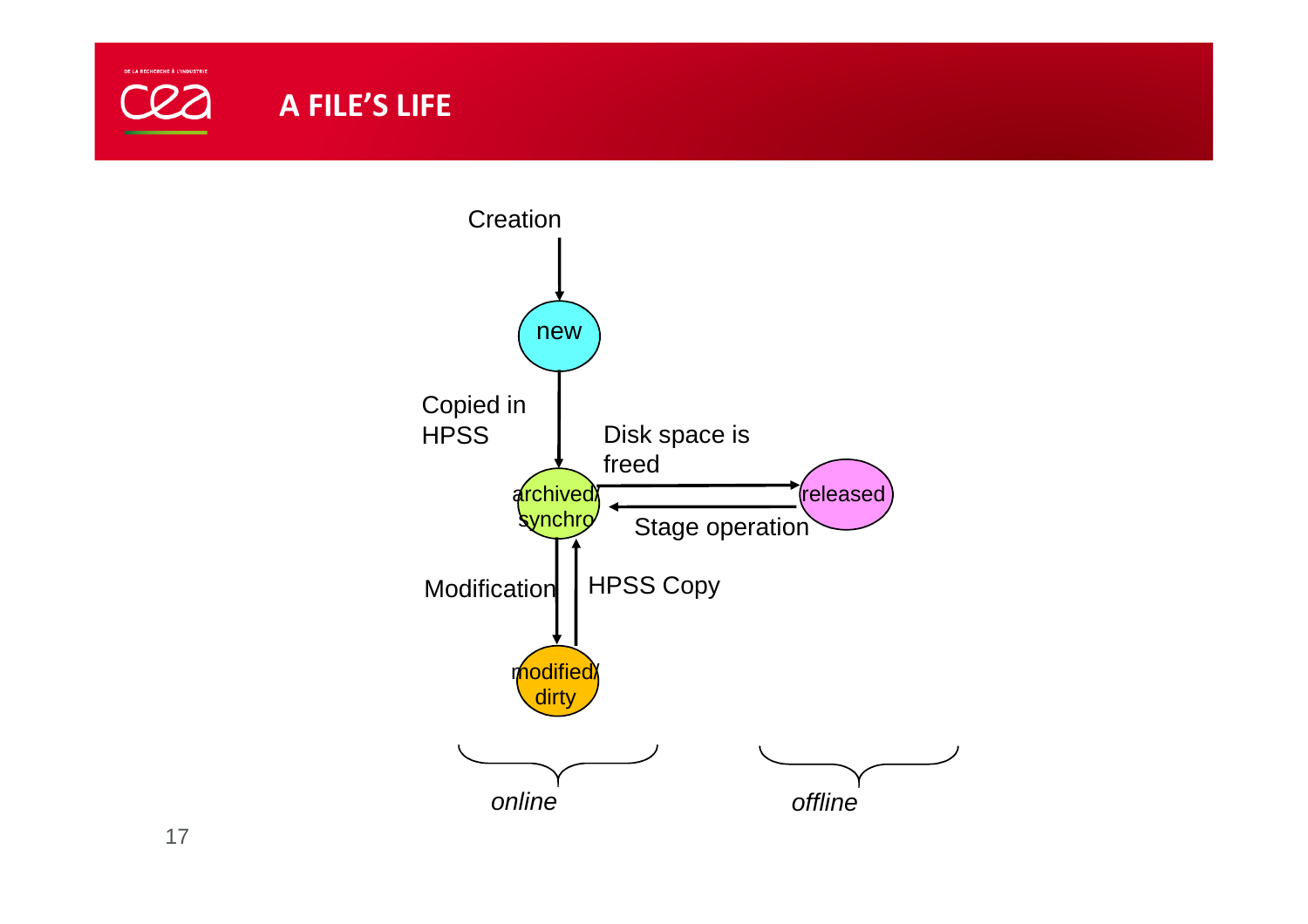

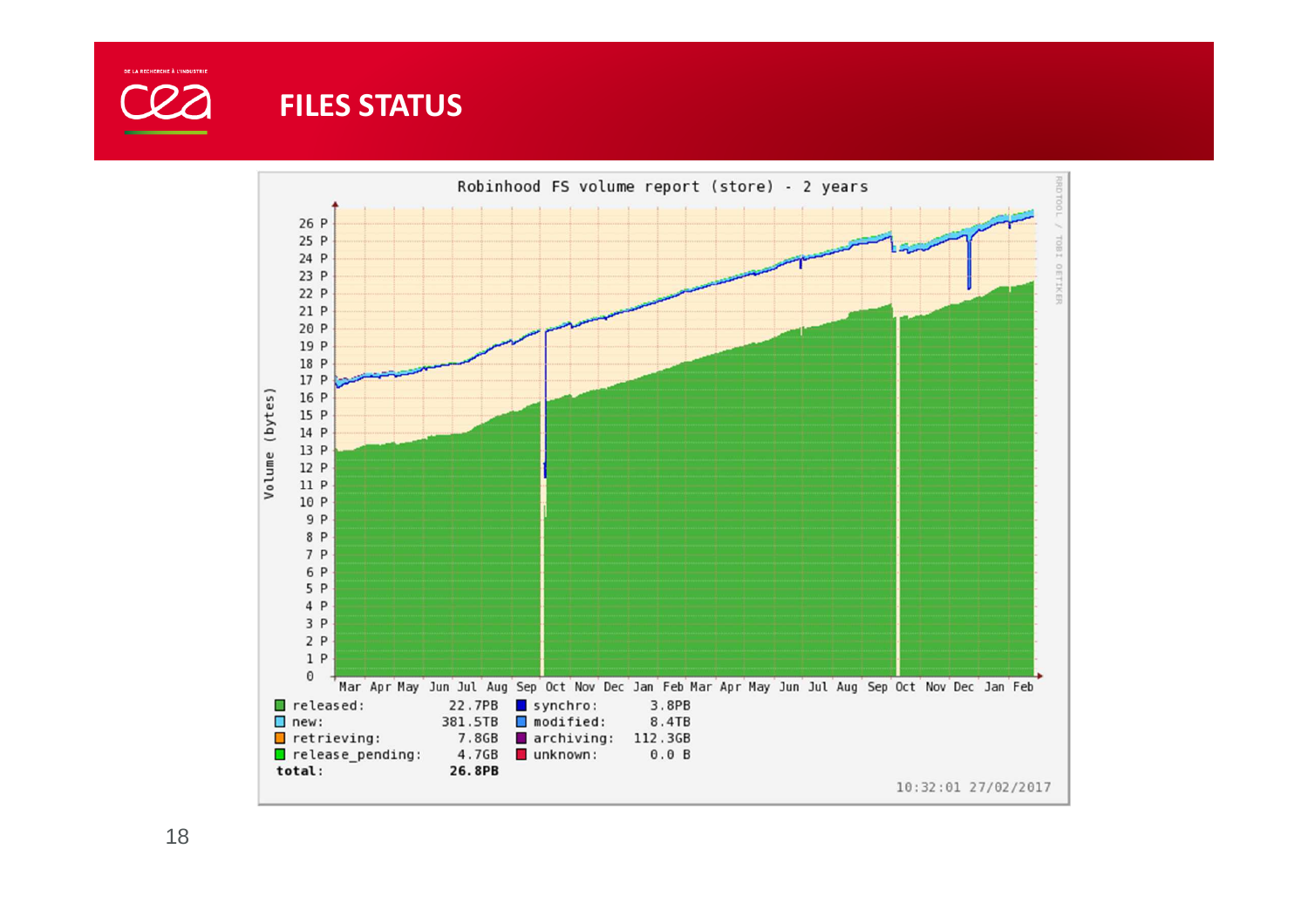### **USER INTERFACE**

#### **Users' view:**

User has access to data via a standardized path:

/ccc/store/contxxx/grp/usr (\$STOREDIR)

No direct access to HPSS, it's « hidden » behind store

**Regular commands apply to store** 

Accessing a released file stages it back to LUSTRE.

Data access is blocked until the transfer is completed.

## **ccc\_hsm command:**

**ccc\_hsm status** : query file status (online, released, …)

**ccc\_hsm get** : prefetch files

**ccc\_hsm ls** : does « ls » but show hsm status (online, offline) too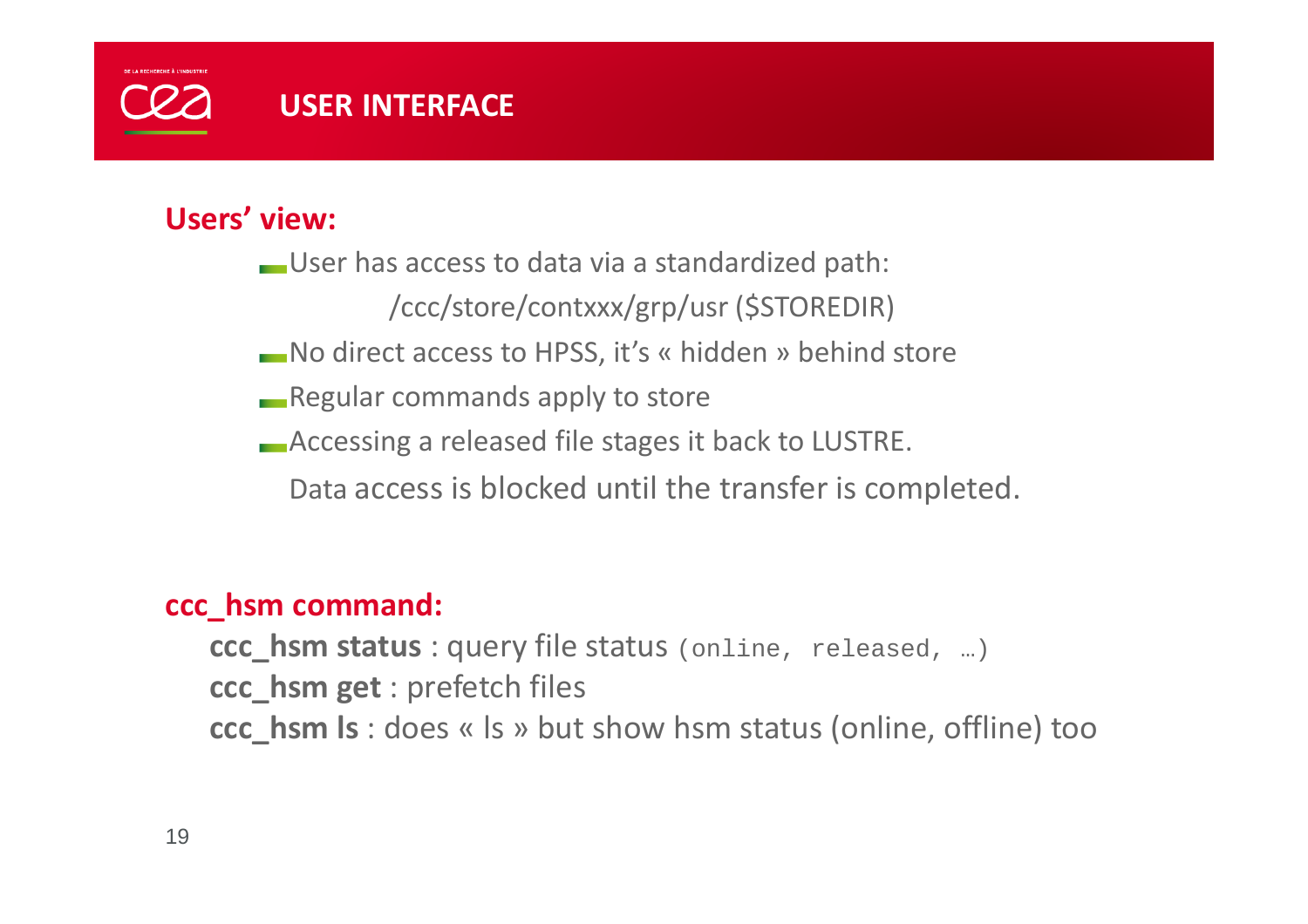

#### Preloading data

Retrieving data from tapes can be long: mountingand reading magnetic tapes





It is **advised** to preload data **before submitting** a job (to reuse or postprocess an **old computation**)

Preloading data **avoid wasting compute time**

« ccc\_hsm get » to preload 'released' files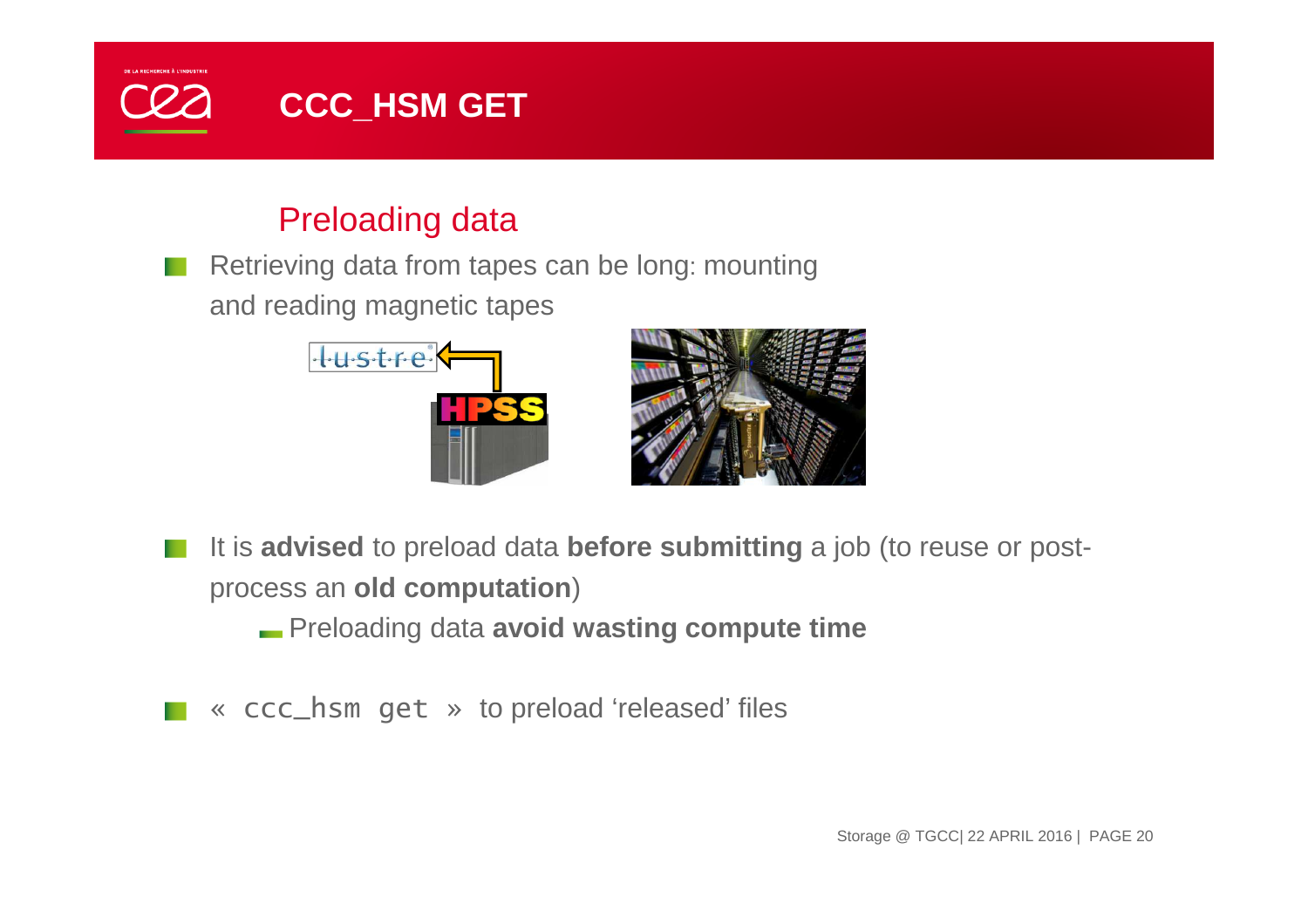

#### What 'du' displays on /ccc/store ?

By default, 'du' displays space used on **disk**, i.e. only on the Lustre level:

du -sh \$CCSTOREDIR2T (?!)

If you want to get the total usage for both Lustre and HPSS**use '–b' option**:

> du -bsh \$CCCSTOREDIR224T ©

> > Storage @ TGCC| 22 APRIL 2016 | PAGE 21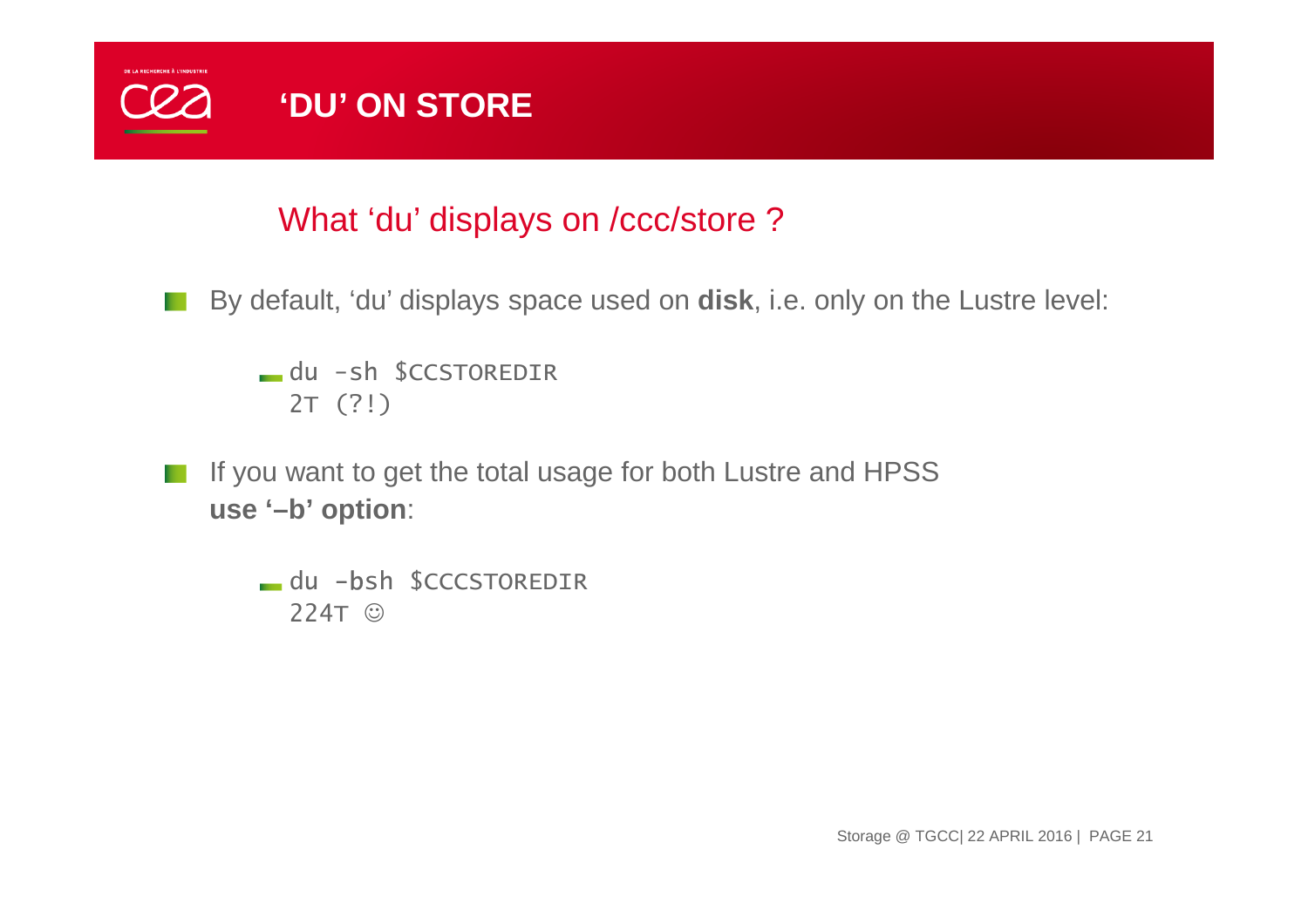

#### Pack your data into big files

The time to reload each file from tape is significant:

Time to move & load the tape in a tape drive, time to rewind the tape...

#### ◆ Packing data into bigger files makes it possible to reduce the time to read-back data from tanes **read-back data from tapes**

Example: Reading the same amount of data (100GB) from tapes

|                                       | 10 files x 10GB | <b>1000 files x 100MB</b> |
|---------------------------------------|-----------------|---------------------------|
| Time to read-back from<br>tapes       | A few minutes   | Several hours             |
| Overall system usage<br>(tape drives) | Partial         | Full                      |

### Recommended file size: 1GB to 500GB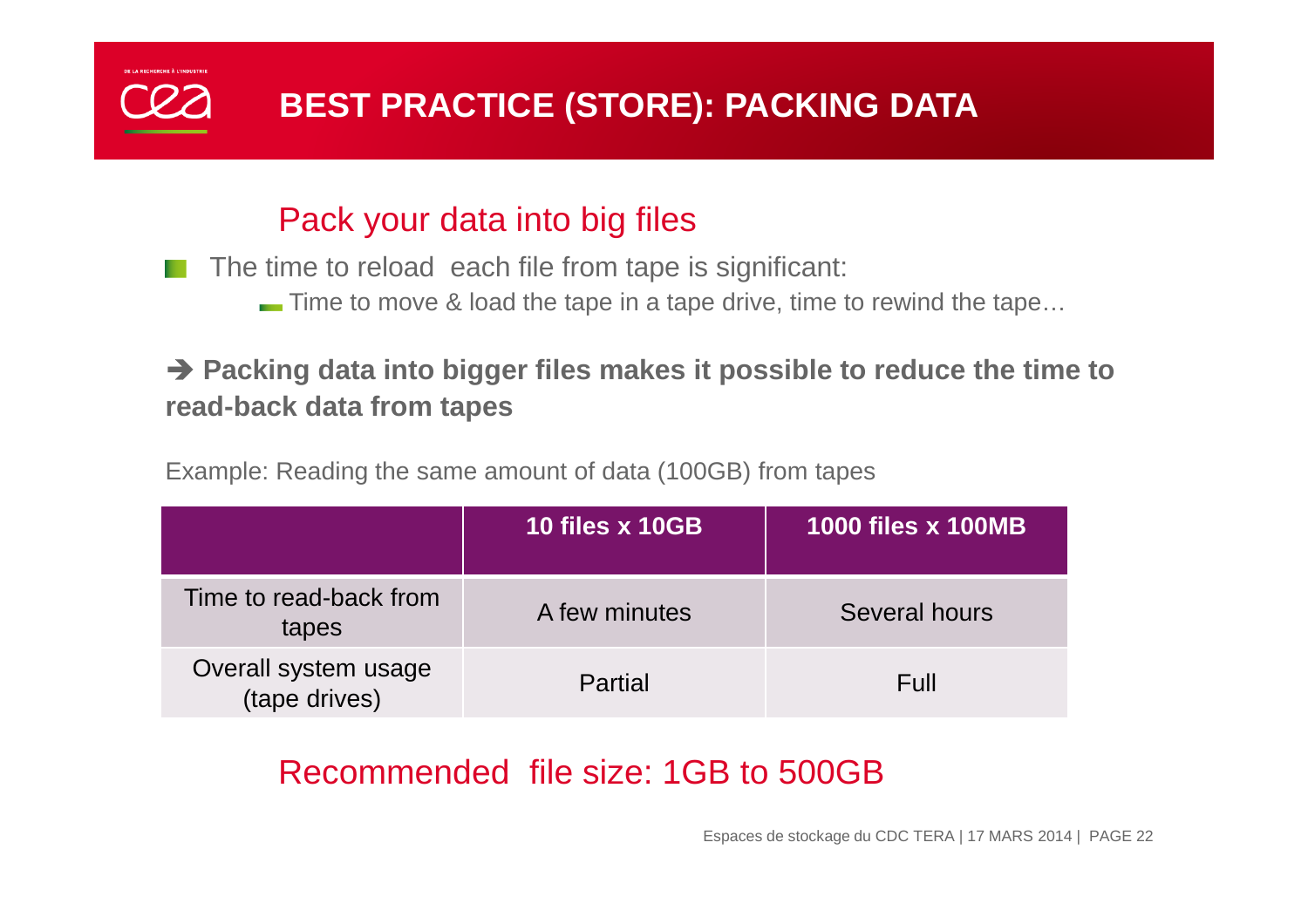### **TAR IS YOUR FRIEND**

#### TAR is dangerous only in cigarettes

- Using "tar" command is an easy way of packing files
	- tar cf *output.tar source\_directory*
	- Tools exist to access tarballs from software
		- Tarfiles follow a well known standard
		- See libarchive for example
	- TAR preserves metadata
		- Permissions
		- **Owners/groupes**
- TAR preserves symlinks
- TAR can be appended

Alternative: you can use cpio if you prefer ;-)

Thinking on a framework to perform IO in simulation code is never a bad idea.

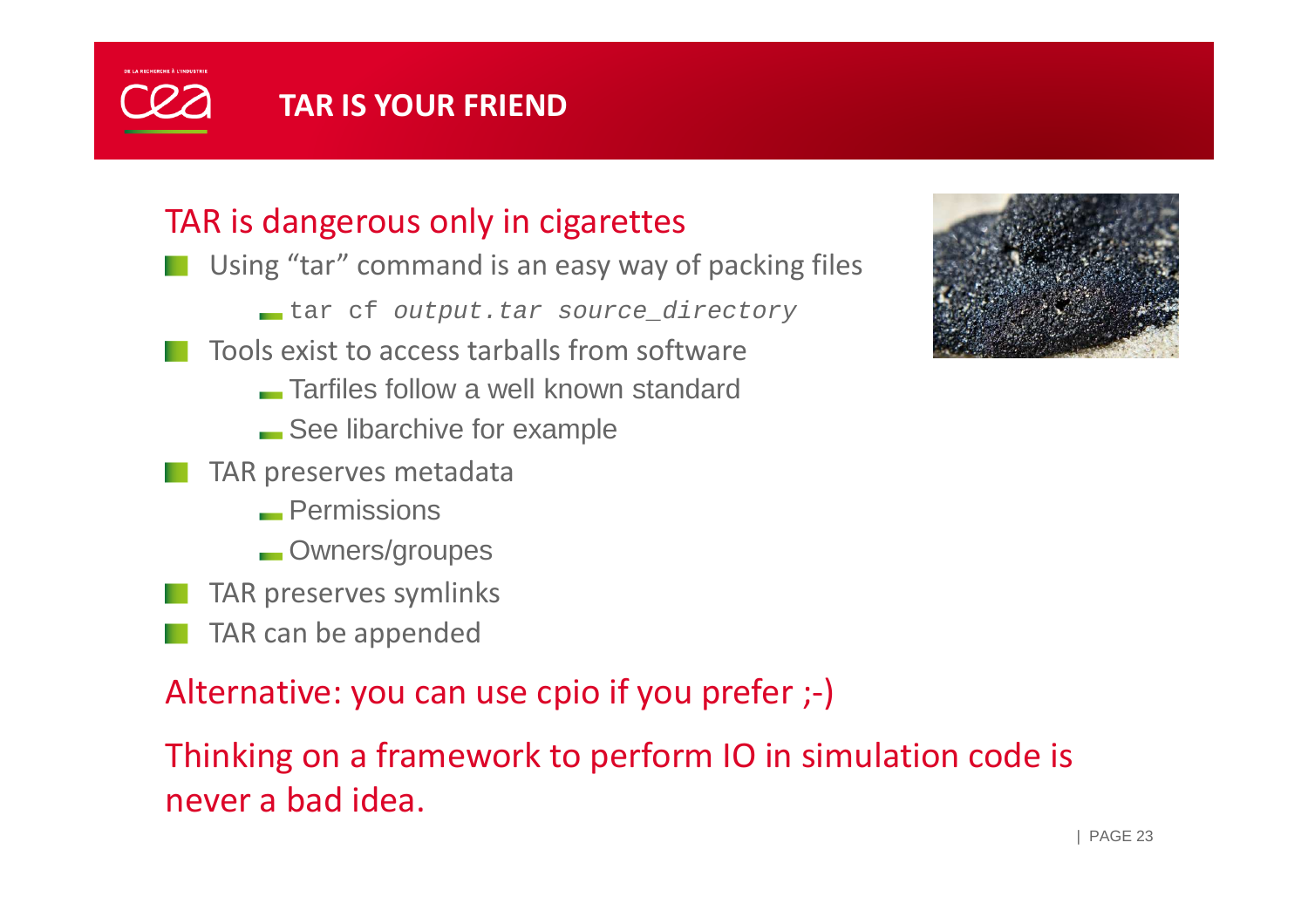

# • STOREDIR = LONG-TERM & CAPACITY

• WORKDIR = WORKING & SHARING• SCRATCH = TEMPORARY & PERFORMANCES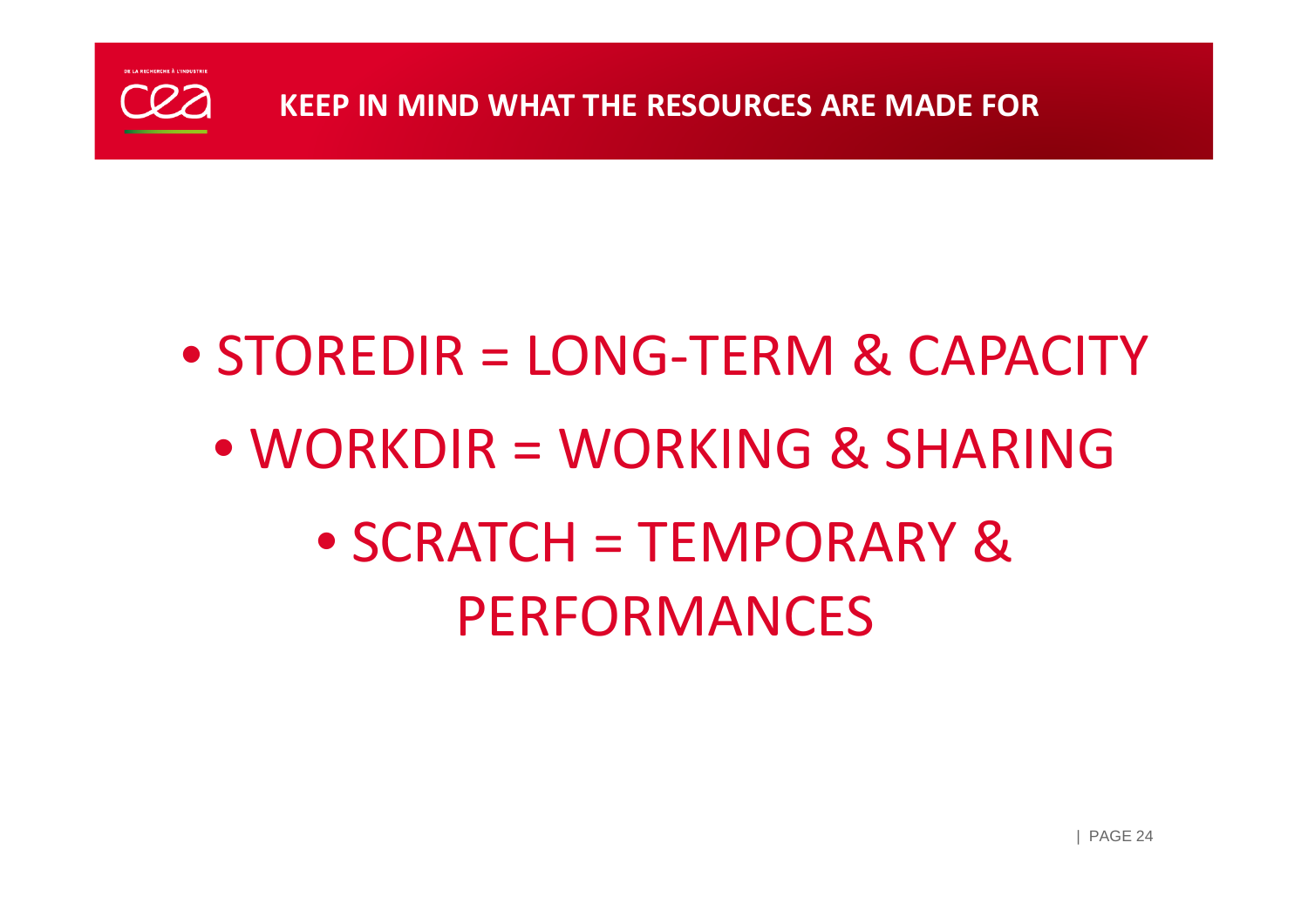

#### Thanks for your attention

#### Questions?